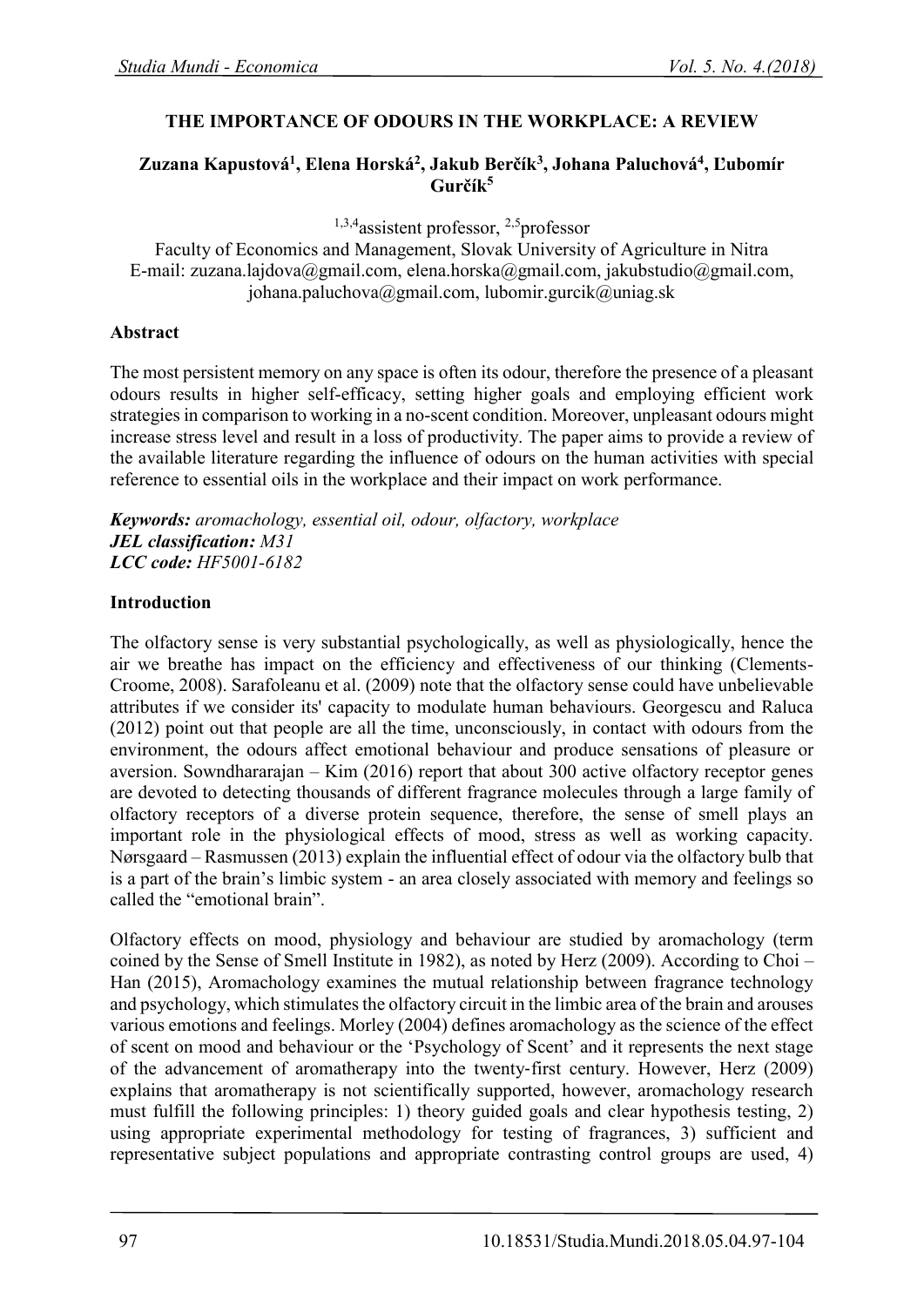appropriate statistical methods are used for analyzing data and 5) the results have been vetted by scientific peers and accepted for publication in journals.

The paper aims to provide a review of the available literature regarding the influence of odours on the human activities with special reference to essential oils in the workplace and their impact on work performance. The main reason is the fact that the influence of scent on consumer behaviour has been investigated in the majority of scientific papers, however, the impact of scent on employee´s behaviour has not been investigated to such an extent.

## **Material and Methods**

Recently published international literature dealing with the selected topic has been examined from the various scientific databases. In order to fulfil the main aim, the comparative method is used for comparing the researchers´ opinions on the chosen topic and for explaining the aromachology effects of pleasant odours such as inhalation of essential oils in the workplace. The paper is structured as follows: Section 3 (Results) presents description of benefits of scented offices and also negative consequences of uses of scent to individuals are discussed. This is followed by a description of employees´ opinion on scented offices and the application of electroencephalography (EEG), which can measure the response of the human brain to scent stimulus, is explained. Finally, the consequences of inhaling the aromas from essential oils are determined. The conclusion is provided in the Section 4.

## **Results**

Clements-Croome (2013) states that the physical environment can improve one's work, but on the other hand an unsatisfactory environment can hinder work output. Pleasant fragrances refer to one aspect of the physical environment that can positively affect individual´s emotions (Max, 2002). Sowndhararajan – Kim (2016) explain that electrophysiological studies have revealed that various fragrances affected spontaneous brain activities and cognitive functions. Additionally, the most persistent memory on any space is often its odour, thus odours can have impact on cognitive processes that affect creative task performance, as well as personal memories and moods (Clements-Croome, 2008). Unpleasant odours increase the heart rate and that, in turn, might increase stress level and result in a loss of productivity, as mentioned by Welch (1996) (in Saha, 2016). Herz (2002) reports that working in the presence of a pleasant odours results in higher self-efficacy, setting higher goals and employing efficient work strategies in comparison to working in a no-scent condition. Zoladz – Raudenbush (2005) also believe that pleasant odours may lead to cognitive, social, psychological and physiological performance improvement. Research done by Baron (1990) confirmed that participants who were exposed to pleasant scents, set higher goals on a clerical coding task, were more likely to adopt an efficient strategy for performing this task, set higher monetary goals and made more concessions during face‐to‐face negotiations with an accomplice.

However, Bradford – Desrochers (2009) identify apart from positive also negative consequences of uses of scent to individuals. The benefits include: 1) Engagement in an experience that may not otherwise occur; 2) Improvement in mood; 3) Improvement in sense of well-being and efficiency. On the other hand, the following detriments are considered: 1) Influence to engage in a behaviour that would not otherwise be considered and 2) Influence to change an attitude that would not otherwise occur detriments. Spangenberg et al. (2005) emphasize the significance of a fit between scent and components of the environment in which it is used.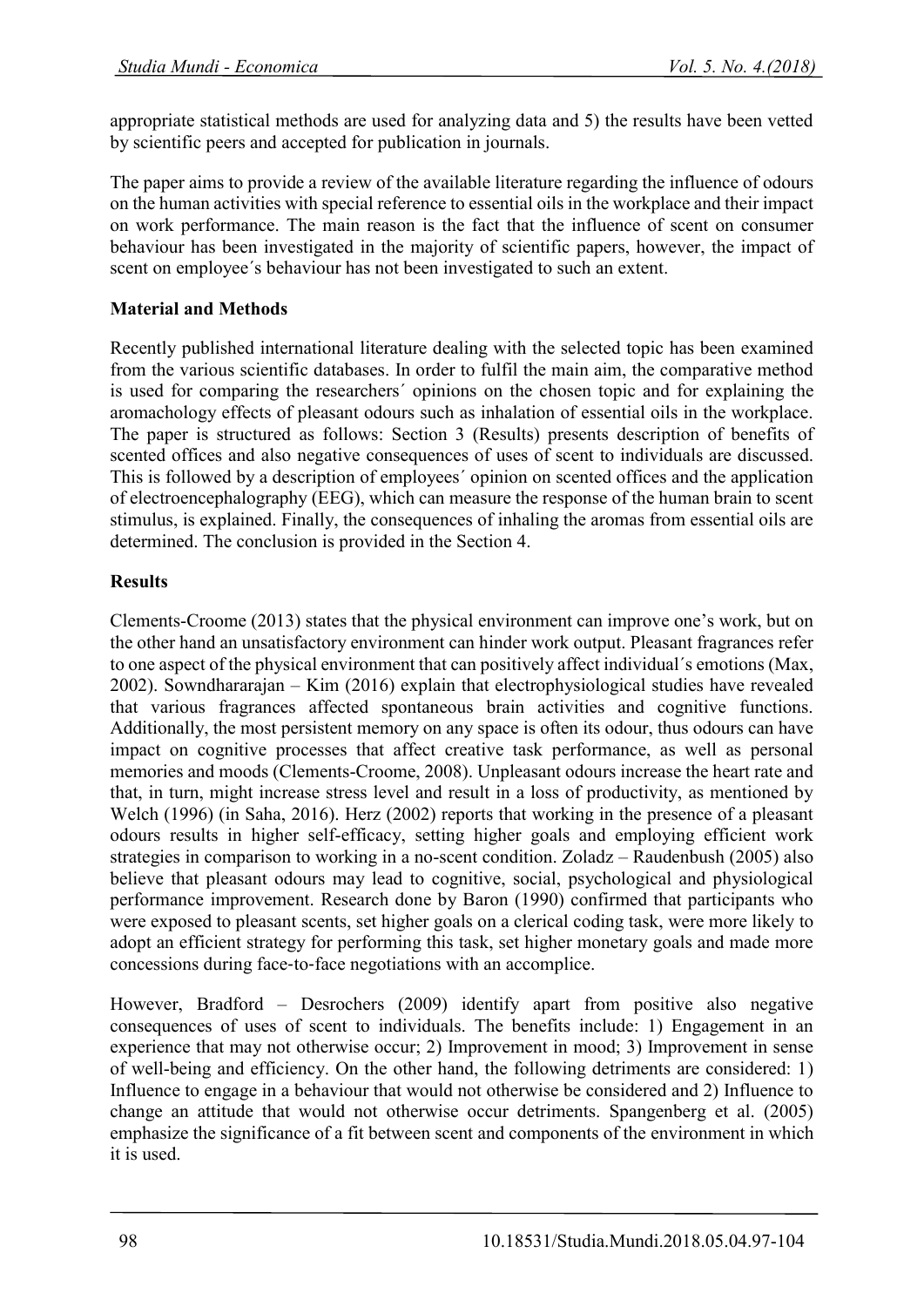Summary of benefits of scented offices is shown in Figure 1. Figure 2 presents the survey results on employees´ opinion on scented offices.



**Figure 1: Benefits of Scented Offices**

*Source: https://www.reedpacificmedia.com/benefits-of-scent-on-workplace-productivity/; own proceedings*



**Figure 2: Employees´ opinion on scented offices\***

*Source: https://www.slideshare.net/rentokil-initial-malaysia/initial-premium-scenting-final; own proceedings* 

*Note: \*Findings based on a survey with a sample of 40 office executives, age between 19-50 years old*

# *Electroencephalography (EEG)*

Henkin – Levy (2001) state that pleasant odours are more appreciated in the left hemisphere, while unpleasant odours are more appreciated in the right hemisphere. Recent studies have involved the use of electroencephalography (EEG) for measuring the response of the human brain to scent stimulus (Sieow et al., 2013). Casson et al. (2018) explain that EEG is based upon placing metal electrodes on the scalp which measure the small electrical potentials that arise outside of the head due to neuronal action within the brain. Hongratanaworakit (2004) reports that EEG measurements show brain wave responses expressed in brain wave amplitude and frequency. Additionally, aromas produce cortical brain wave activity responses involving alpha, beta, delta, and theta waves. The characteristics of the different types of brain waves are shown in Table 1.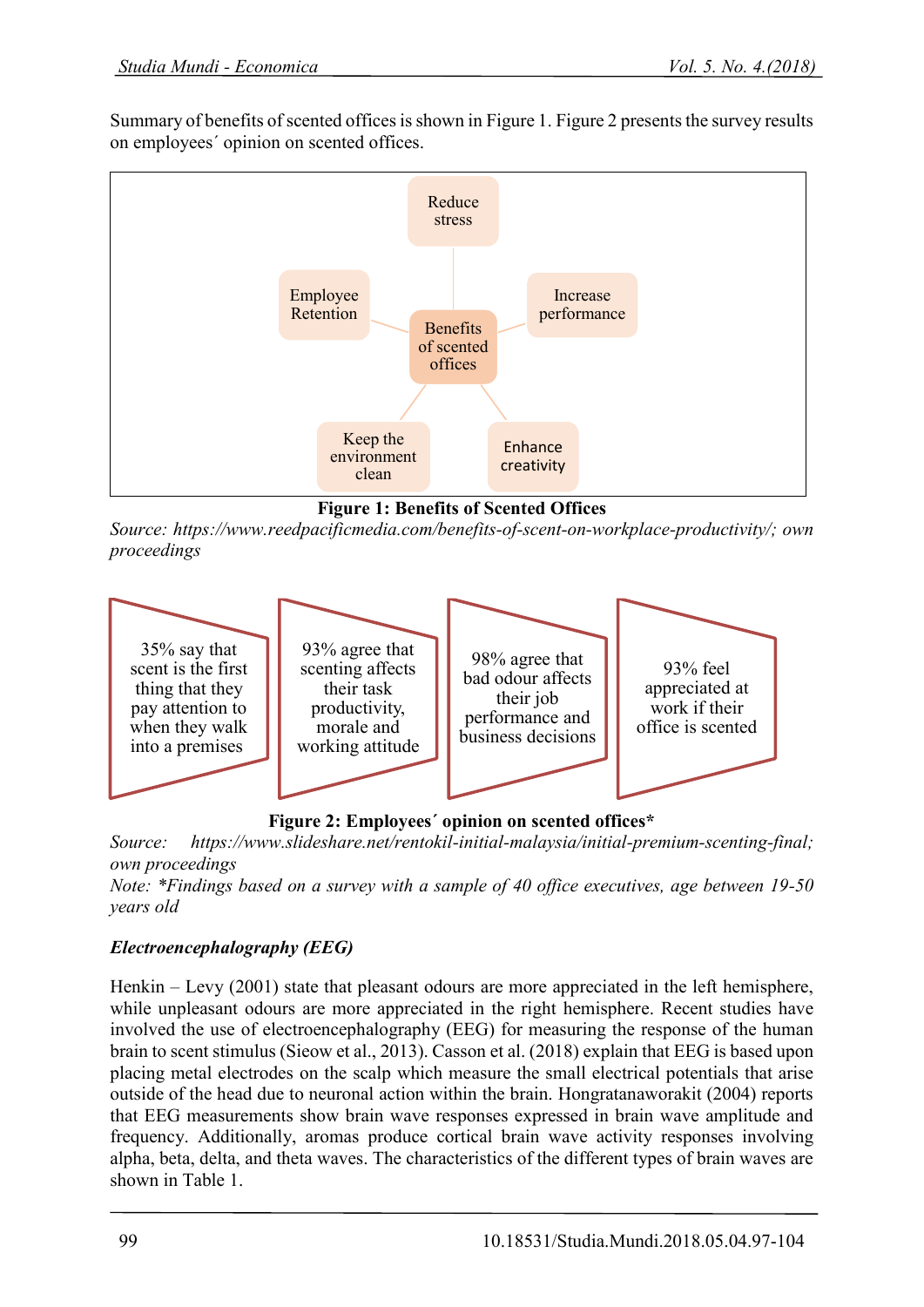| Delta        | Frequency range:                | Referred to as a "slow wave" and           |  |
|--------------|---------------------------------|--------------------------------------------|--|
|              | $0 - 4 Hz$                      | represents a state of deep dreamless sleep |  |
| <b>Theta</b> |                                 | Referred to as a "slow wave" and is        |  |
|              | Frequency range:                | associated with a state of deep relaxation |  |
|              | $4 - 8$ Hz                      | and meditation, enhanced creativity,       |  |
|              |                                 | stress relief, light sleep and dreaming.   |  |
| Alpha        | Frequency range:<br>$8 - 12$ Hz | Associated with contemplation,             |  |
|              |                                 | visualization, problem solving and         |  |
|              |                                 | accessing deeper levels of creativity      |  |
| <b>B</b> eta | Frequency range<br>$12 - 40$ Hz | Associated with a                          |  |
|              |                                 | heightened state of alertness and focused  |  |
|              |                                 | concentration                              |  |

|  | Table 1: Brain waves |
|--|----------------------|
|  |                      |

*Source: Hema – Revathi (2012)*

Considering the effects of odour on EEG activity, several studies have revealed an increase of alpha or theta rhythms during the presentation of odour (Masago et al., 2000). The study, based on EEG analysis, found significant alpha and theta wave changes resulting from inhalation of combined lavender and bergamot oil aromas (Lee, 2016). A study conducted by Lorig – Schwartz (1988) revealed that aromas such as eucalyptus, lavender, spiced apple were associated with different alpha and theta wave distributions, especially spiced apple odour was the most effective in stimulating alpha activity (relaxing effect of the odour). Another EEG analysis showed that rose oil and sandalwood are better aromas for reducing stress levels in comparison to lavender and lemongrass (Hema –Revathi, 2012). EEG activity was assessed by Diego et al. (1998) who revealed that participants in a lavender-scented environment showed increased beta power, suggesting increased drowsiness. On the other hand, the rosemary aroma caused decreased frontal alpha and beta power, suggesting increased alertness.

## *Essential oils in the workplace – the recent findings*

Sachin et al. (2016) define that essential oils are odorous, volatile and secondary metabolites produced by diverse group of plants. Essential oils are believed to produce reliable and predictable effects on psychological state when inhaled (Sanderson – Ruddle, 1992). Dąbrowska (2017) says that these oils are called essential because they are considered to represent the quintessential essence of odour and flavour, moreover aromatherapy and aromachology benefit from essential oil biological and sensory properties. Furthermore, the aromas of essential oils can modulate mood and cognitive performance (Moss et al., 2008).

Behavioural studies have explained the consequences of essential oils and fragrances on basic and higher cognitive functions, such as alertness and attention, learning and memory, or problem solving (Baser – Buchbauer, 2016). Tomi et al. (2011) also demonstrate that aromas from plant essential oils show mental and physiological effects so called "aromachology" effects. The authors studied aromachology effects of essential oils from two lavenders (Lavandula angustifolia (called "true lavender") and L. hybrida (called "lavandin")) and revealed some relaxing effects such as decrease of "fatigue" feeling by giving aroma of the both lavender essential oils, however only aroma of the lavender oil from L. angustifolia (called "true lavender") caused an increase of human parasympathetic nerve activity. Study by Sakamoto et al. (2005) confirmed that lavender significantly affected work performance (increased concentration levels), however jasmine did not provide such an effect. However, Rottman (1989) found that jasmine odour helped to improve individuals' performance on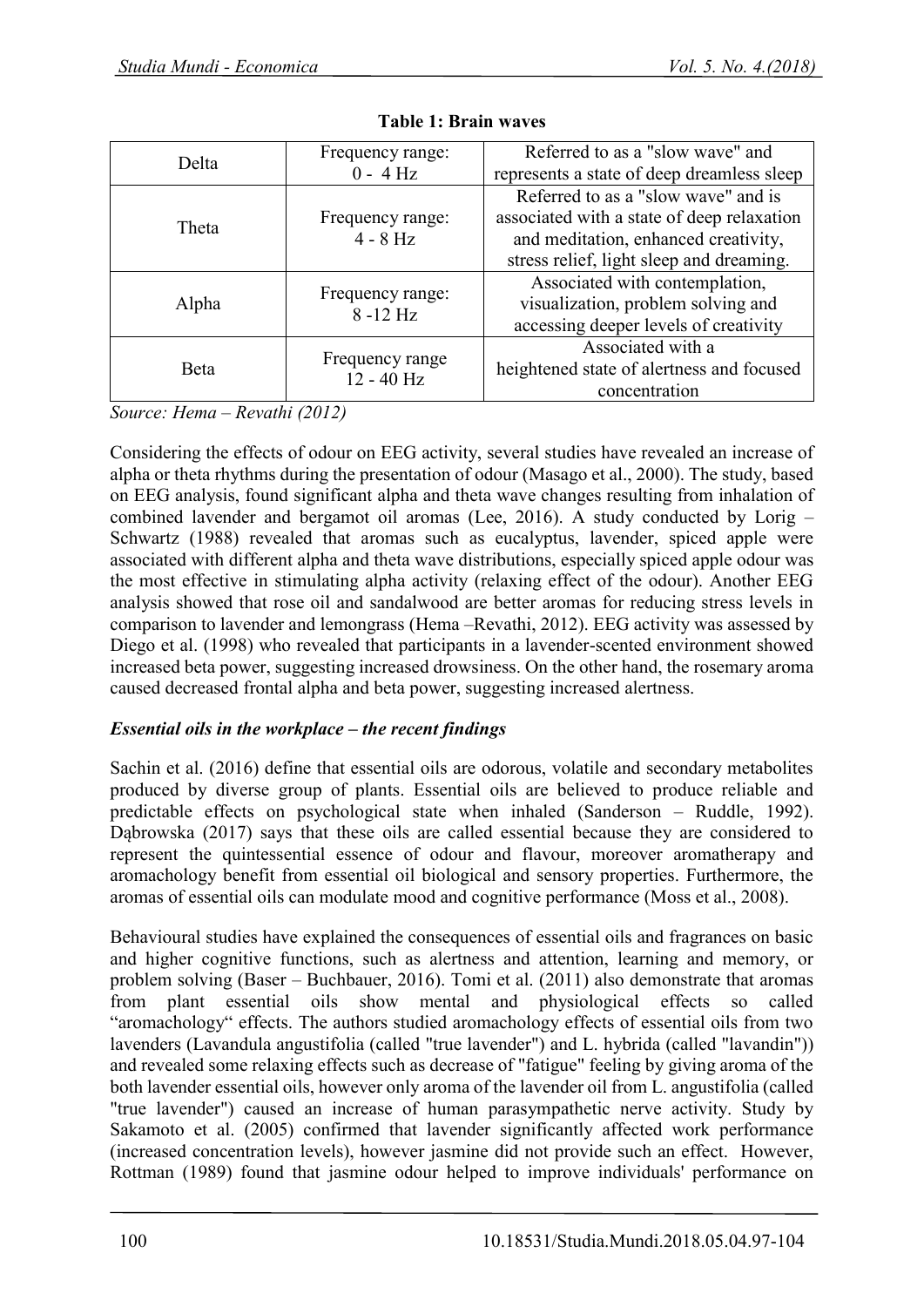problem-solving tasks and led participants to indicate higher levels of interest and motivation to the task. Ho – Spence (2005) reported that a significant performance enhancement was achieved by the presence of peppermint odour. Raudenbush et al. (2002) also determined that peppermint odour reduced measures of workload, effort, tiredness, frustration and on the other hand increased self-evaluated performance and energy. Study conducted by Manuel et al. (2014) revealed that peppermint scent increases the attention of the participants, however lavender reduces the ability to concentrate and working memory of the participants. Toth (1989) found out that a lemon scent reduced error rate of operators, working in a large Japanese firm, by almost 50 percent and exposure to lavender was associated with almost 80 percent (in Bradford – Desrochers, 2009). According to Kiecolt-Glaser et al. (2008), lemon is a stimulating and activating odour and might make participants feel more alert and energized, might lift mood, increase heart rate, help think more clearly, and perhaps also provoke positive memories and emotions. Another research showed that people in a coffee-scented (vs. no scent) environment perform better on an analytical reasoning task, moreover people expect that being in a coffee-scented environment will increase their performance because they expect it will increase their physiological arousal level (Madzharov et al., 2018). Zoladz – Raudenbush (2005) showed that cinnamon odour improved attentional processes, virtual recognition and working memory, and visual-motor response speed. Keller (2017) defines six scents that can improve productivity and performance of a company: 1) Rosemary for stimulating the mind, improving memory retention, relief of fatigue, headaches and muscular aches and pains and it helps workers concentrate on the task at hand; 2) Lemon relieves tension, anger and anxiety in the workplace and promotes the perception of cleanliness; 3) Lavender for high stress work environments; 4) Cinnamon creates alertness, improves focus and accurate attention to detail; 5) Jasmine offers relief from stress, tension, anxiety and depression; 6) Peppermint promotes concentration and focused thinking.

The results of the study by Sugawara et al. (1998) demonstrated that the inhalation of an essential oil caused a different subjective perception of the fragrance depending on the type of work. For example, inhalation of basil after mental work produced a much more favourable impression than that before work. Later on, the authors added that inhalation of cypress after physical work produced a much more favourable impression than before work, in comparison to orange, which produced an unfavourable impression after physical work when compared with that before work (Sugawara et al., 1999).

## **Conclusions**

The paper presented recent findings regarding the influence of odours on the human activities with special reference to essential oils inhaled in the workplace and their impact on work performance. Recent studies have confirmed that pleasant odour represents one way to improve productivity at workplace. In addition, pleasant odours may lead to cognitive, social, psychological and physiological performance improvement. On the contrary, the presence of unpleasant odours in the workplace might increase stress level and result in a loss of productivity. Essential oils, for instance rosemary, lemon, lavender, cinnamon, jasmine, peppermint etc., can help boost productivity of employees and their inhalation cause a different aromachology effects on individual´s performance. In most cases, the aromas of essential oils affect basic and higher cognitive functions, such as alertness and attention, learning and memory, or problem solving.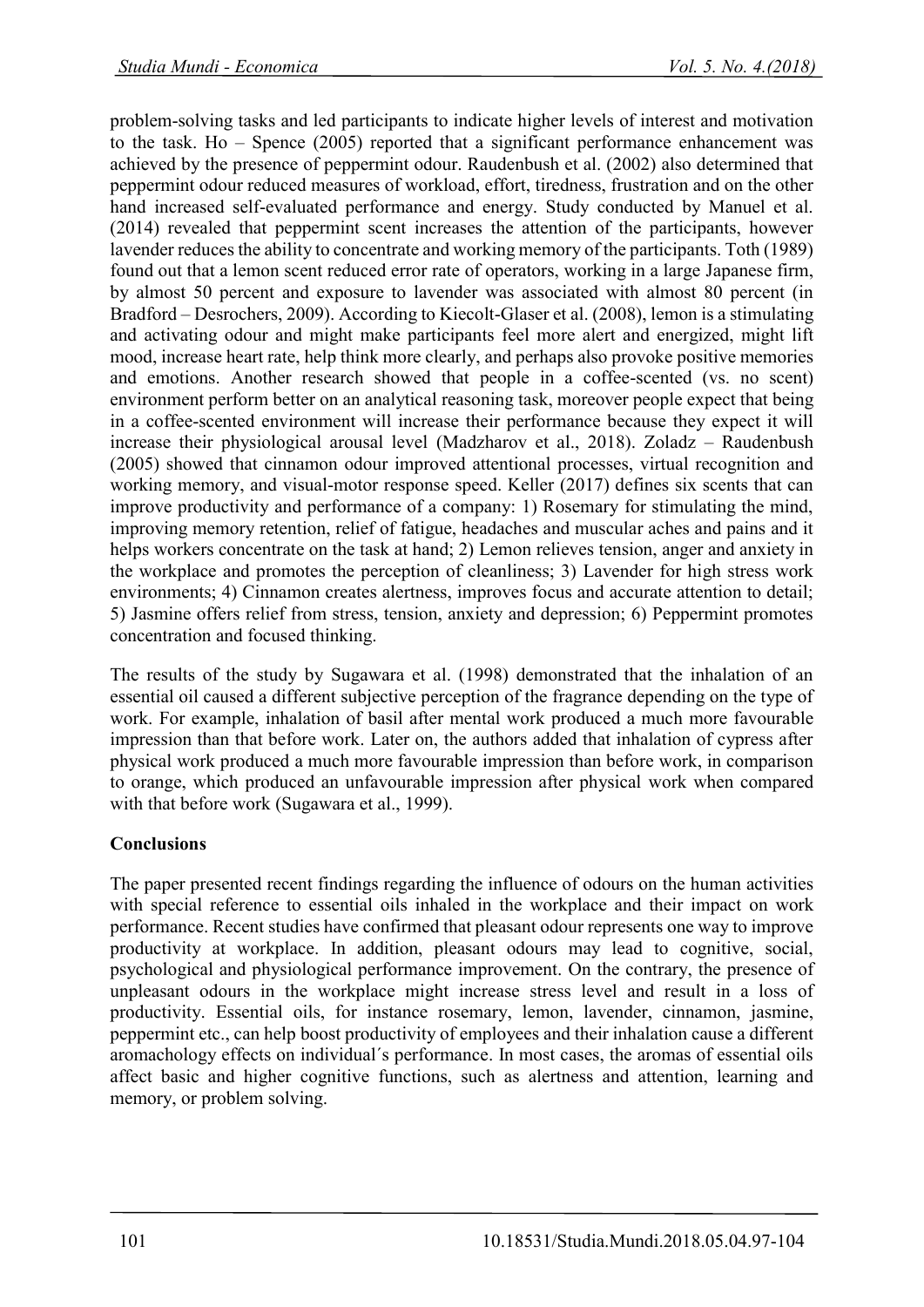### **Acknowledgement**

Research has been supported by the research grant APVV-17-0564 "The Use of Consumer Neuroscience and Innovative Research Solutions in Aromachology and its Application in Production, Business and Services.

## **References**

- 1. Baser K. Buchbauer G. (2016): Handbook of Essential Oils: Science, Technology, and Applications. Boca Raton: CRC Press. 1 128 p., ISBN 978-1-4665-9046-5
- 2. Baron R.A. (1990): Environmentally Induced Positive Affect: Its Impact on Self‐ Efficacy, Task Performance, Negotiation, and Conflict. Journal of Applied Social Psychology. Vol. 20. No. 5. 368-384. p., https://doi.org/10.1111/j.1559- 1816.1990.tb00417.x
- 3. Bradford K. D. Desrochers D. M. (2009): The Use of Scents to Influence Consumers: The Sense of Using Scents to Make Cents. [Online]. [Accessed 10 September 2018]. Available at: https://eprints.mdx.ac.uk/7171/1/Desrochers-Scent\_revision\_Jan\_30.pdf
- 4. Casson A. J. Abdulaal M. Dulabh M. Kohli S. Krachunov S. Trimble E. (2018): Electroencephalogram. In: Tamura, T. – Chen, W. (eds). Seamless Healthcare Monitoring. Springer, Cham. 45-81. p., [https://doi.org/10.1007/978-3-319-69362-0\\_](https://doi.org/10.1007/978-3-319-69362-0_)2
- 5. Choi Nak-Eon Han J. H. (2015): How Flavor Works. The Science of Taste and Aroma. John Wiley and Sons Ltd. 240 p., ISBN 978-1-118-86547-7
- 6. Clements-Croome D. J. (2008): Work performance, productivity and indoor air. SJWEH Suppl. No. 4. 69–78. p., ISSN 0355-3140
- 7. Clements-Croome D. (2013): Why does the environment matter? In: Beyond Environmental Comfort. Routledge, 139-160. p., ISBN 9780415453691
- 8. Dąbrowska J. A. (2017): Known and unknown products from raw materials of plant origin. World Scientific News. Vol. 76. 23-28. p., ISSN 2392-2192
- 9. Diego M. A. Jones N. A. Field T. Hernandez-Reif M. Schanberg S. Kuhn C. – McAdam V – Galamaga R. – Galamaga M. (1998): Aromatherapy positively affects mood, EEG patters of alertness and math computations. International Journal of Neuroscience. Vol. 96. No. 3-4. 217-224. p., ISSN 0020-7454. https://doi.org/10.3109/00207459808986469
- 10. Georgescu M. Raluca E. (2012): Considerations on the evolution and importance of the olfactory sense and odorous molecules in human history. Romanian Journal of Rhinology. Vol. 2. No. 8. 225-230. p., ISSN 2069-6523
- 11. Hema C. R. Revathi S. (2012): A Preliminary Study on Aromatheraphy as a Stress Buster Using EEG Signal Analysis. Emerging Trends in Engineering Research. 211- 219. p., ISBN 978-93-82338-32-1
- 12. Henkin R. I. Levy, L. M. (2001): Lateralization of brain activation to imagination and smell of odors using functional magnetic resonance imaging (fMRI): left hemispheric location of pleasant and right hemispheric localization of unpleasant odors. Journal of Computer Assisted Tomography. Vol. 25. No. 4. 493–514. p., ISSN: 0363-8715
- 13. Herz R. S. (2002): Do scents affect people's moods or work performance? Scientific American. [Online]. [Accessed 12 September 2018]. Available at: https://www.scientificamerican.com/article/do-scents-affect-peoples/
- 14. Herz R. S. (2009): Aromatherapy facts and fictions: A scientific analysis of olfactory effects on mood, physiology and behaviour. International Journal of Neuroscience. Vol. 119. No. 2. 263–290. p., ISSN 1543-5245. https://doi.org/10.1080/00207450802333953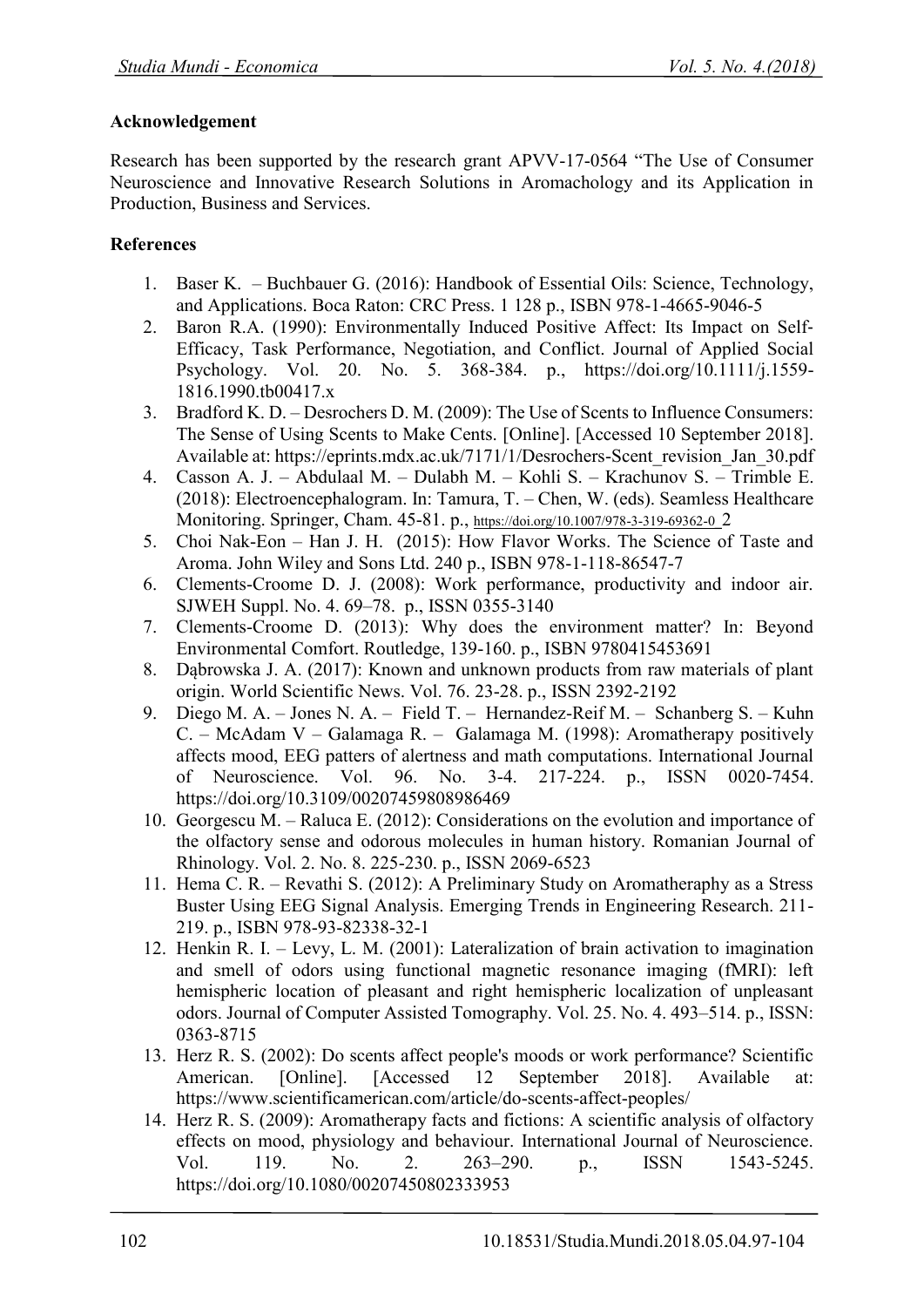- 15. Ho C. Spence C. (2005): Olfactory facilitation of dual-task performance. Neuroscience Letters. Vol. 389. No. 1. 35–40. p., ISSN 0304-3940. https://doi.org/10.1016/j.neulet.2005.07.003
- 16. Hongratanaworakit T. (2004): Physiological effects in aromatherapy. Songklanakarin J. Sci. Technol. Vol. 26. No. 1. 117-125. p., ISSN 0125-3395
- 17. Kiecolt-Glaser J. K. Graham J. E. Malarkey W. B. Porter K. Lemeshow S. Glaser R. (2008): Olfactory Influences on Mood and Autonomic, Endocrine, and Immune Function. [Psychoneuroendocrinology. Vol. 33. No. 3. 328](https://www.ncbi.nlm.nih.gov/entrez/eutils/elink.fcgi?dbfrom=pubmed&retmode=ref&cmd=prlinks&id=18178322)–339. p., ISSN 0306-4530. doi: [10.1016/j.psyneuen.2007.11.015](https://dx.doi.org/10.1016%2Fj.psyneuen.2007.11.015)
- 18. Keller H. (2017): 6 Scents to Aroma Brand Office Atmosphere & Increase Productivity. [Online]. [Accessed 20 September 2018]. Available at: /www.airscent.com/6-scents-to-aroma-brand-office-atmosphere-increaseproductivity/
- 19. Lee I. (2016): Effects of Inhalation of Relaxing Essential Oils on Electroencephalogram Activity. International Journal of New Technology and Research. Vol. 2. No. 5. 37-43. p., ISSN 2454-4116
- 20. Lorig T. S. Schwartz G. E. (1988): Brain and odor I. Alteration of human EEG by odor administration. Psychobiology. Vol. 16. 281-289. p., ISSN 0889-6313
- 21. Madzharov A. Ye N. Morrin M. Block L. (2018): The impact of coffee-like scent on expectations and performance. Journal of Environmental Psychology. Vol. 57. 83- 86. p., ISSN 0272-4944. https://doi.org/10.1016/j.jenvp.2018.04.001
- 22. Manuel S. J. Syazwan M. Han C. W. Fazliyana W. N. Awal M. B. (2014): Peppermint and Lavender Essential Oils: Are They Therapeutic Aromas for Attention and Memory?. The Internet Journal of Alternative Medicine. Vol. 9. No. 1. ISSN: 1540-2584
- 23. Masago R. Matsuda T. Kikuchi Y. Miyazaki Y. (2000): Effects of Inhalation of Essential Oils on EEG Activity and Sensory Evaluation. Journal of Physiological Anthropology. Vol. 19. No. 1. 35-42 p., ISSN 1347-5355. https://doi.org/10.2114/jpa.19.35
- 24. Max U. (2002): Emotional Branding: Playing with the Senses: A Conceptual Approach. 131 p. ISBN: 9783832453299.
- 25. Morley J. (2004): Aromatherapy: the future. International Journal of Cosmetic Science. Vol. 26. No. 3. 170-170. p. ISSN 1468-2494. https://doi.org/10.1111/j.1467- 2494.2004.00219\_08.x
- 26. Moss M. Hewitt S. Moss L. Wesnes K. (2008): Modulation of cognitive performance and mood by aromas of peppermint and ylang-ylang. International Journal of Neuroscience. Vol. 118. 59–77. p., ISSN 0020-7454. https://doi.org/10.1080/00207450601042094
- 27. Nørsgaard C. V. Rasmussen R. S. (2013): A study on olfactory brand enhancement of brand recognition. Master Thesis, Department of marketing, Copenhagen Business School. No. STU: 224.116.
- 28. Raudenbush B. Meyer B. Eppich B. (2002): Effects of odor administration on objective and subjective measures of athletic performance. International Sports Journal. Vol. 6. No. 1. 14-27. p.
- 29. Reed Pacific Media (n.d.): 5 Reasons Why Scent Will Make Your Workplace More Productive. [Online]. [Accessed 22 September 2018]. Available at: https://www.reedpacificmedia.com/5-reasons-why-scent-will-make-your-workplacemore-productive/